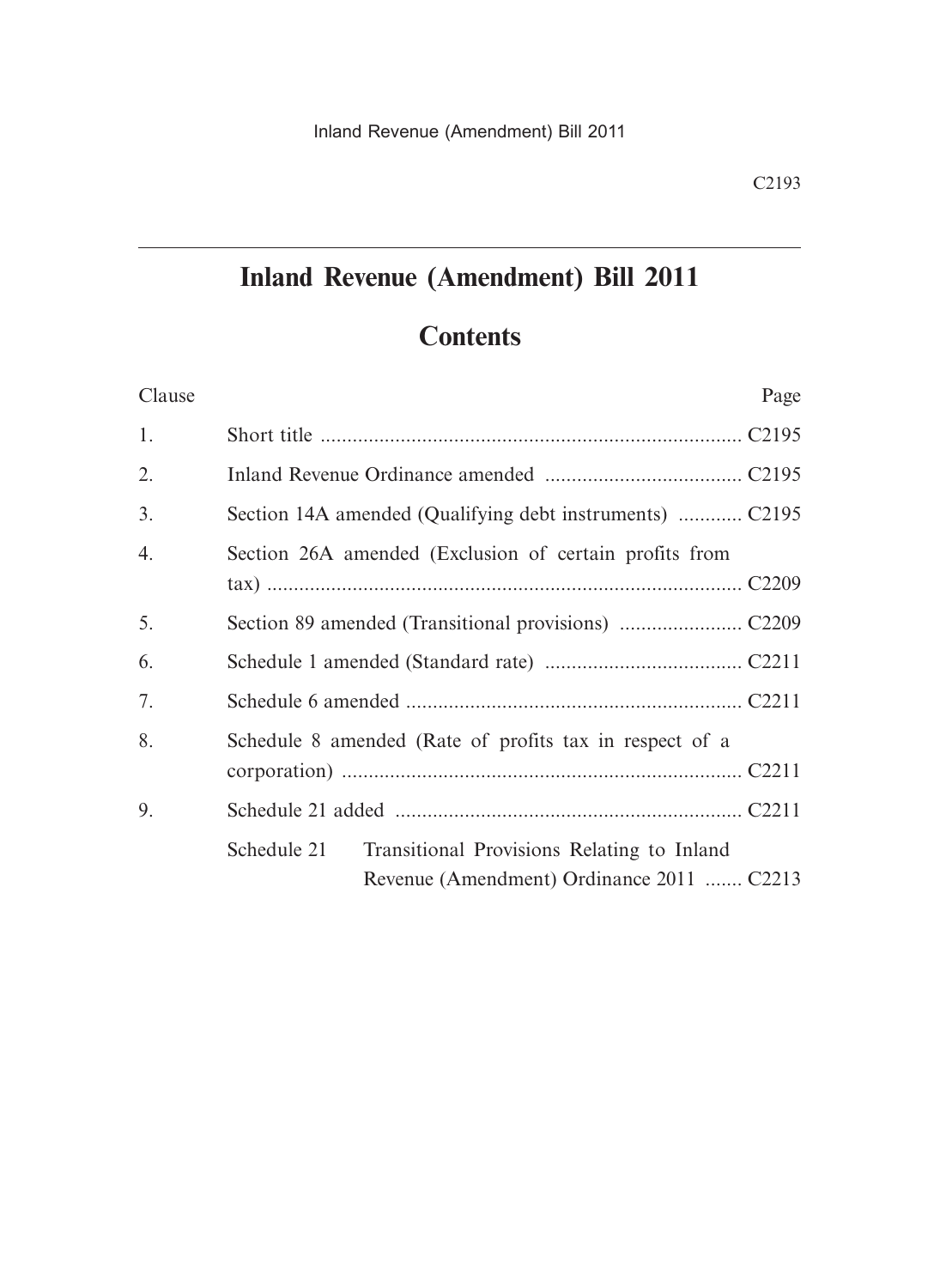# A BILL

# To

Amend the Inland Revenue Ordinance to give effect to the proposals in the Budget introduced by the Government for the 2010–2011 financial year concerning tax concessions for qualifying debt instruments; to make further provisions relating to debt instruments; and to provide for related matters.

Enacted by the Legislative Council.

# **1. Short title**

This Ordinance may be cited as the Inland Revenue (Amendment) Ordinance 2011.

# **2. Inland Revenue Ordinance amended**

The Inland Revenue Ordinance (Cap. 112) is amended as set out in sections 3 to 9.

# **3. Section 14A amended (Qualifying debt instruments)**

(1) Section 14A(1)(a)—

**Repeal**

": and"

# **Substitute**

"or short term debt instrument; or".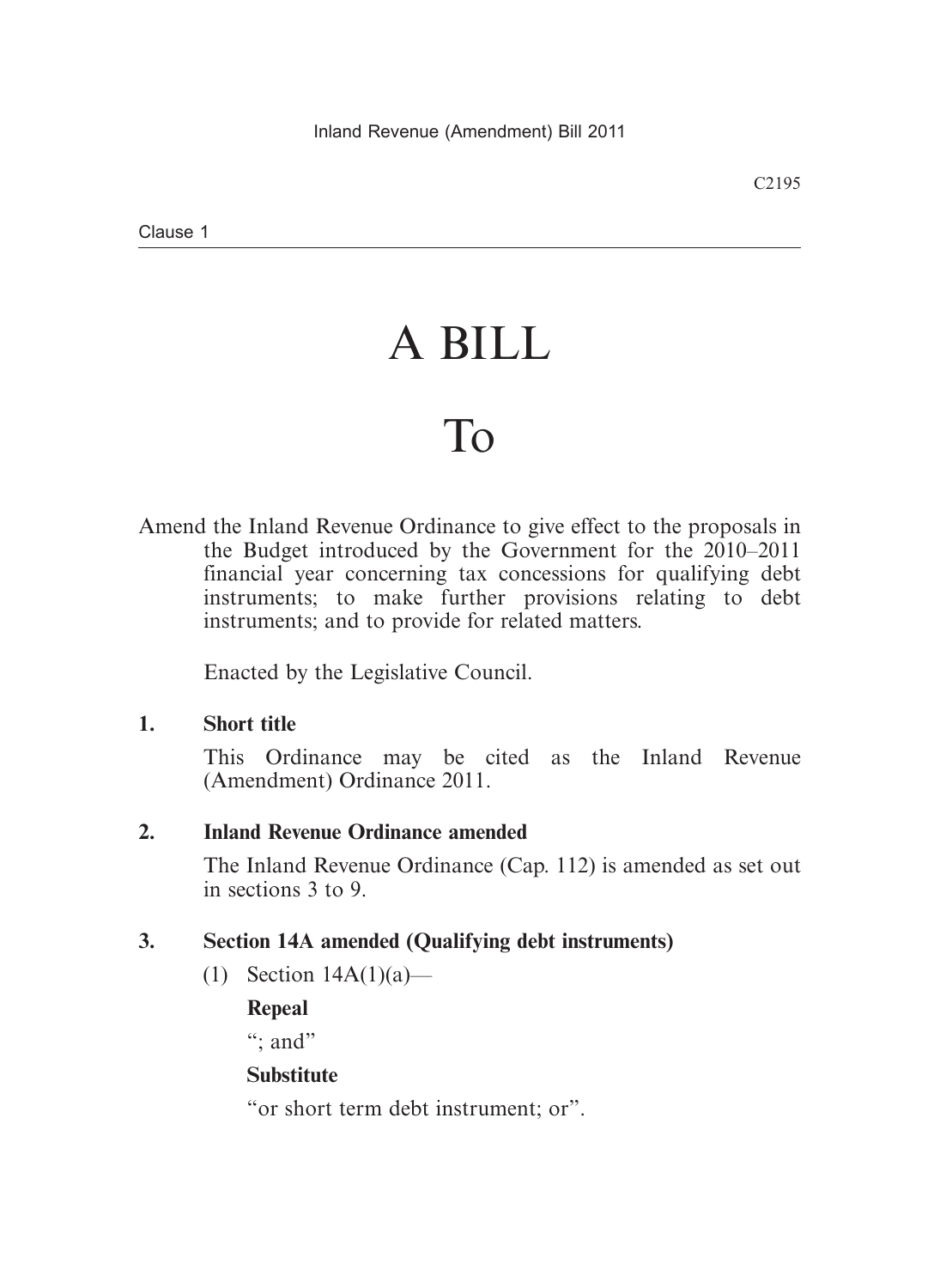(2) Section 14A(1)(b), before the comma—

**Add**

"or short term debt instrument".

(3) After section 14A(1)—

# **Add**

- " $(1A)$  In relation to-
	- (a) a medium term debt instrument issued on or after the date of commencement of the Inland Revenue  $(Amendment)$  Ordinance 2011  $($  of 2011); or
	- (b) a short term debt instrument,

subsection (1) does not apply in respect of any sums received by or accrued to a person as referred to in that subsection if, at the time the sums are so received or accrued, the person is an associate of the issuer of the debt instrument.".

(4) Section 14A(4), definition of *debt instrument*—

# **Repeal paragraph (e)**

# **Substitute**

- "(e) is, at issuance, issued in Hong Kong to—
	- (i) 10 or more persons; or
	- (ii) less than 10 persons none of whom is an associate of the issuer of the instrument;".
- (5) Section 14A(4), definition of *debt instrument*, paragraph  $(g)$ —

# **Repeal**

"the commencement of this section"

# **Substitute**

"14 November 2003".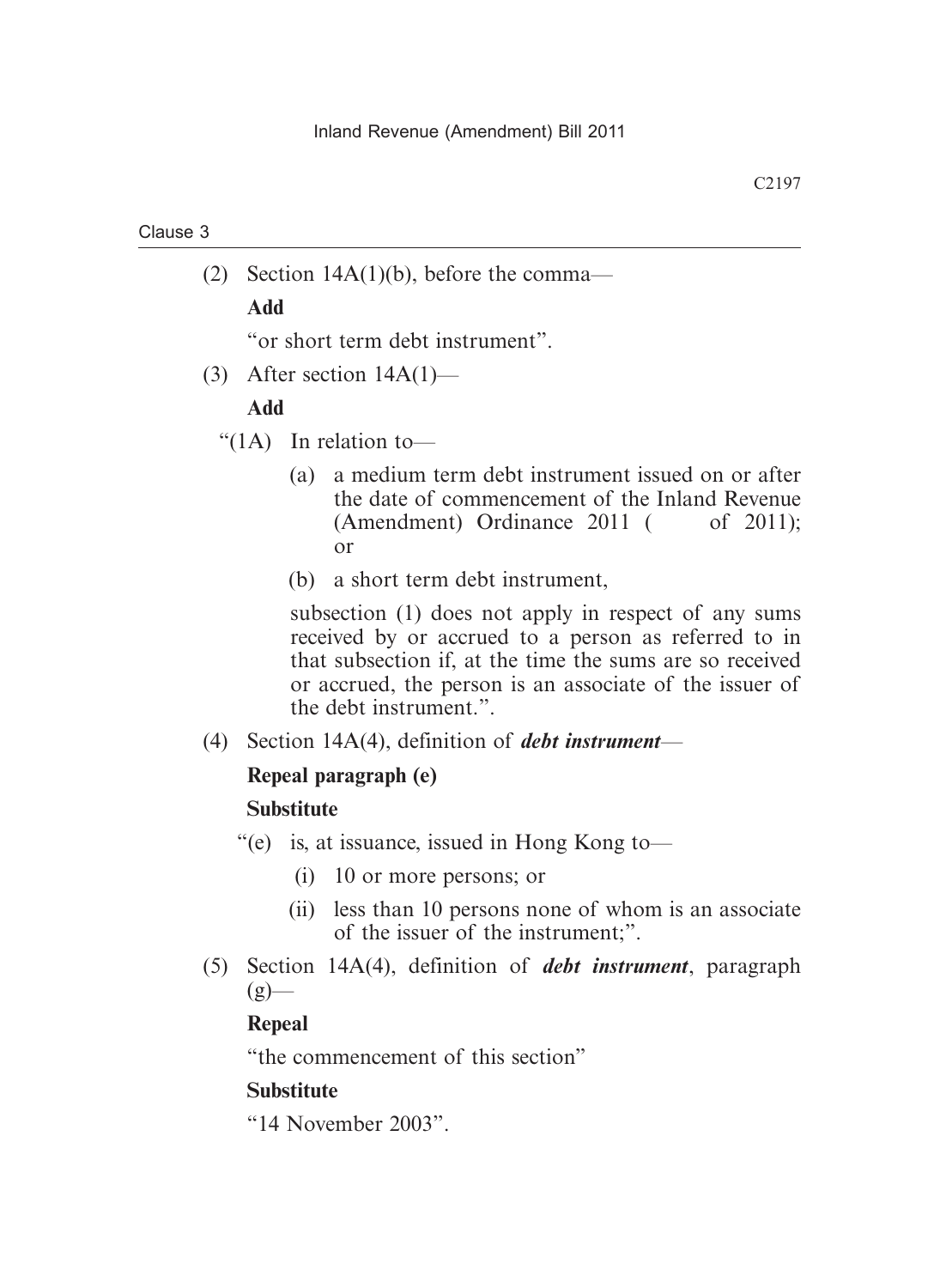#### C2199

#### Clause 3

 (6) Section 14A(4), English text, definition of *medium term debt instrument*, paragraph (b)(iii)—

### **Repeal the full stop**

#### **Substitute a semicolon.**

(7) Section 14A(4)—

### **Add in alphabetical order**

- "*associate* (相聯者), in relation to the issuer of a debt instrument, means—
	- (a) if the issuer is a natural person—
		- (i) any relative of the issuer;
		- (ii) any partner of the issuer;
		- (iii) if a partner of the issuer is a natural person, any relative of that partner;
		- (iv) any partnership of which the issuer is a partner;
		- (v) any corporation controlled by—
			- (A) the issuer;
			- (B) a partner of the issuer;
			- (C) if a partner of the issuer is a natural person, any relative of that partner; or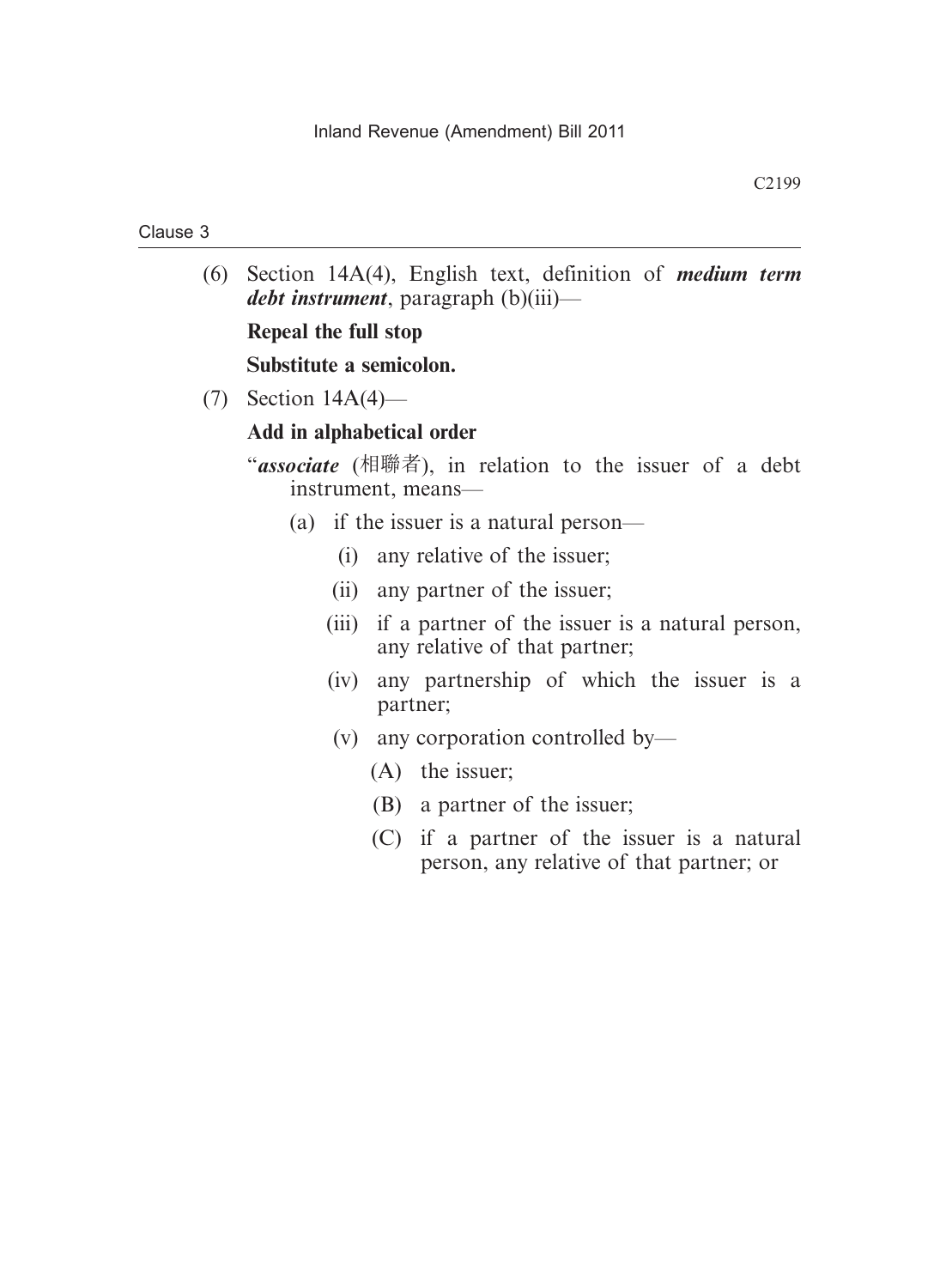| Clause 3 |  |
|----------|--|
|----------|--|

- (D) a partnership of which the issuer is a partner; or
- (vi) any director or principal officer of a corporation referred to in subparagraph (v);
- (b) if the issuer is a corporation—
	- (i) any associated corporation;
	- (ii) any person who controls the issuer;
	- (iii) any partner of a person who controls the issuer;
	- (iv) if a person who controls the issuer is a natural person, any relative of that person;
	- (v) if a partner referred to in subparagraph (iii) is a natural person, any relative of that partner;
	- (vi) any director or principal officer of the issuer or of any associated corporation;
	- (vii) any relative of a director or principal officer referred to in subparagraph (vi);
	- (viii) any partner of the issuer; or
		- (ix) if a partner of the issuer is a natural person, any relative of that partner; or
- (c) if the issuer is a partnership—
	- (i) any partner of the issuer;
	- (ii) if a partner of the issuer is a partnership, any partner (*Partner A*) of that partnership or any partner (*Partner B*) with that partnership in any other partnership;
	- (iii) if Partner A is a partnership, any partner of Partner A;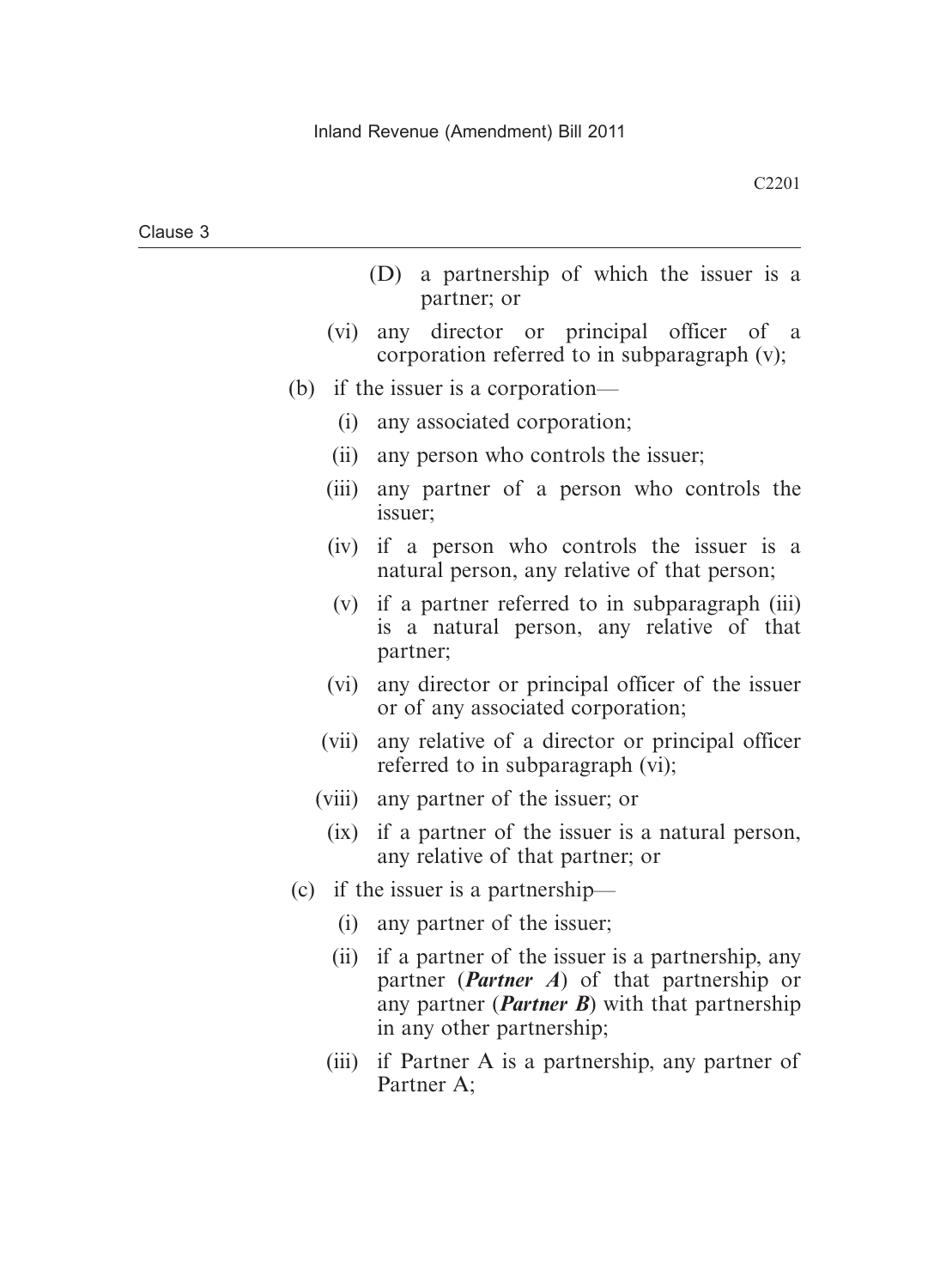- (iv) if Partner B is a partnership, any partner of Partner B;
- (v) if a partner of, or with, or in any of the partnerships referred to in subparagraph (ii), (iii) or (iv) is a natural person, any relative of that partner;
- (vi) any corporation controlled by—
	- (A) the issuer;
	- (B) a partner of the issuer;
	- (C) if a partner of the issuer is a natural person, any relative of that partner; or
	- (D) a partnership of which the issuer is a partner;
- (vii) any director or principal officer of a corporation referred to in subparagraph (vi); or
- (viii) any corporation of which any partner of the issuer is a director or principal officer;

*associated corporation* (相聯法團), in relation to the issuer of a debt instrument which is a corporation, means—

- (a) a corporation over which the issuer has control;
- (b) a corporation which has control over the issuer; or
- (c) a corporation which is under the control of the same person as is the issuer;
- *control* (控制), in relation to a corporation, means the power of a person to secure—
	- (a) by means of the holding of shares or the possession of voting power in or in relation to that or any other corporation; or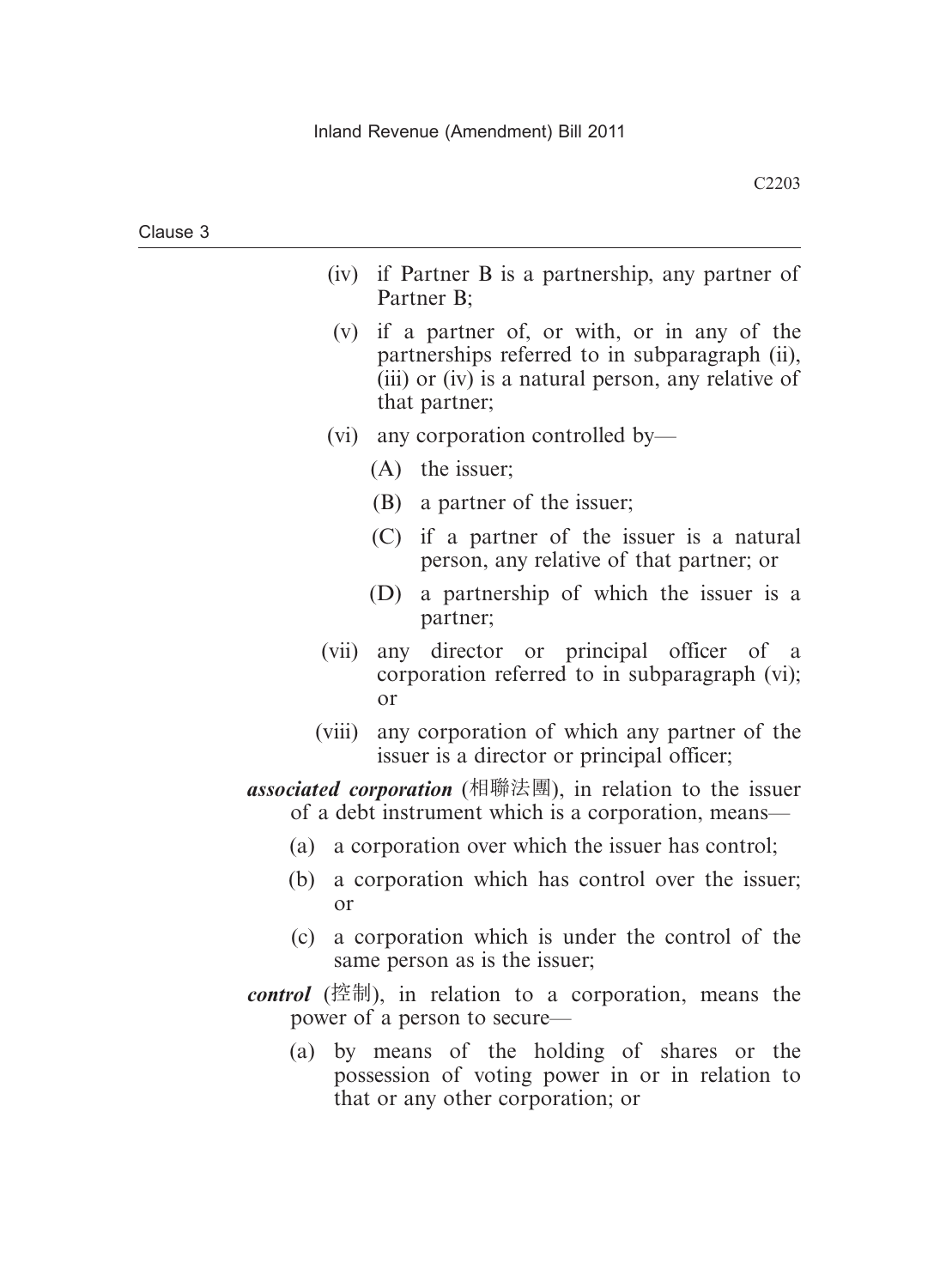(b) by virtue of any power conferred by the articles of association or other document regulating that or any other corporation,

that the affairs of the first-mentioned corporation are conducted in accordance with the wishes of that person;

- *principal officer* (主要職員), in relation to a corporation, means—
	- (a) a person employed by the corporation who, either alone or jointly with one or more other persons, is responsible under the immediate authority of the directors of the corporation for the conduct of the business of the corporation; or
	- (b) a person employed by the corporation who, under the immediate authority of a director of the corporation or a person to whom paragraph (a) applies, exercises managerial functions in respect of the corporation;
- *relative* (親屬), in relation to a person, means the spouse, parent, child, brother or sister of that person, and, in deducing such a relationship—
	- (a) an adopted child is regarded as a child of both the natural parents and the adopting parents; and
	- (b) a step child is regarded as a child of both the natural parents and the step parents;
- *short term debt instrument* (短期債務票據) means a debt instrument that—
	- (a) is issued on or after the date of commencement of the Inland Revenue (Amendment) Ordinance 2011 ( of 2011);
	- (b) has an original maturity of less than 3 years or is undated; and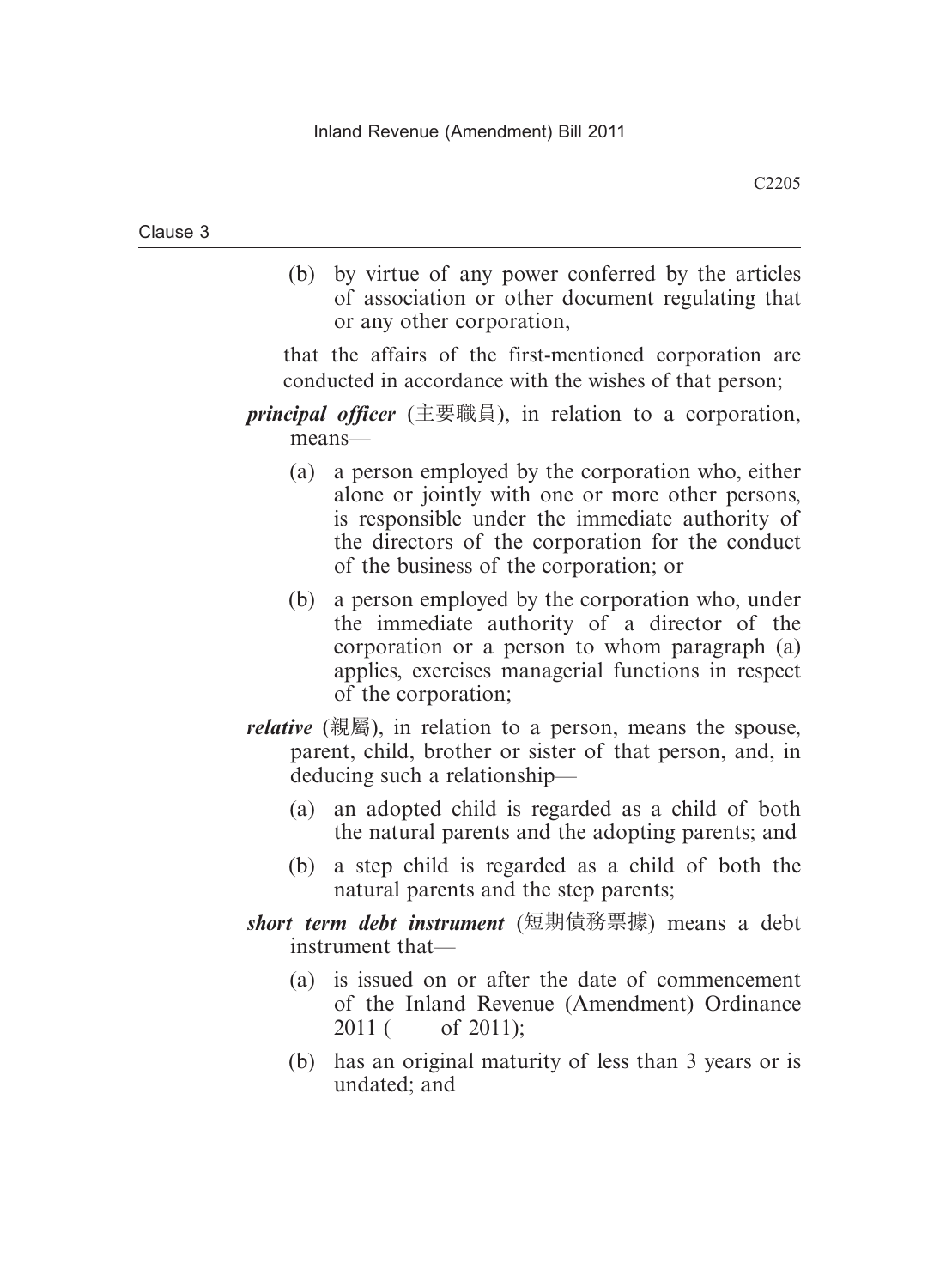- (c) can be redeemed within 3 years from the date of its issue;
- *wholly owned subsidiary* (全資附屬公司) has the same meaning as it is given for the purposes of section 124 of the Companies Ordinance (Cap. 32) by subsection (4) of that section.".
- (8) After section  $14A(4)$ —

# **Add**

- "(4A) For the purposes of paragraph (c) of the definition of *associated corporation* in subsection (4), a corporation is not regarded as being under the control of the same person as is the issuer of a debt instrument issued on or after the date of commencement of the Inland Revenue (Amendment) Ordinance 2011 ( of 2011) by reason only that—
	- (a) both the corporation and the issuer are wholly owned by—
		- (i) the Government of Hong Kong; or
		- (ii) the central government of the same country;
	- (b) more than 50% of the voting power in the corporation and more than 50% of the voting power in the issuer are held or controlled by—
		- (i) one or more than one corporation which is established and wholly owned by the Government of Hong Kong or the central government of the same country for the purpose of carrying on the business of investment (*government investment vehicle*); or
		- (ii) a wholly owned subsidiary of a government investment vehicle; or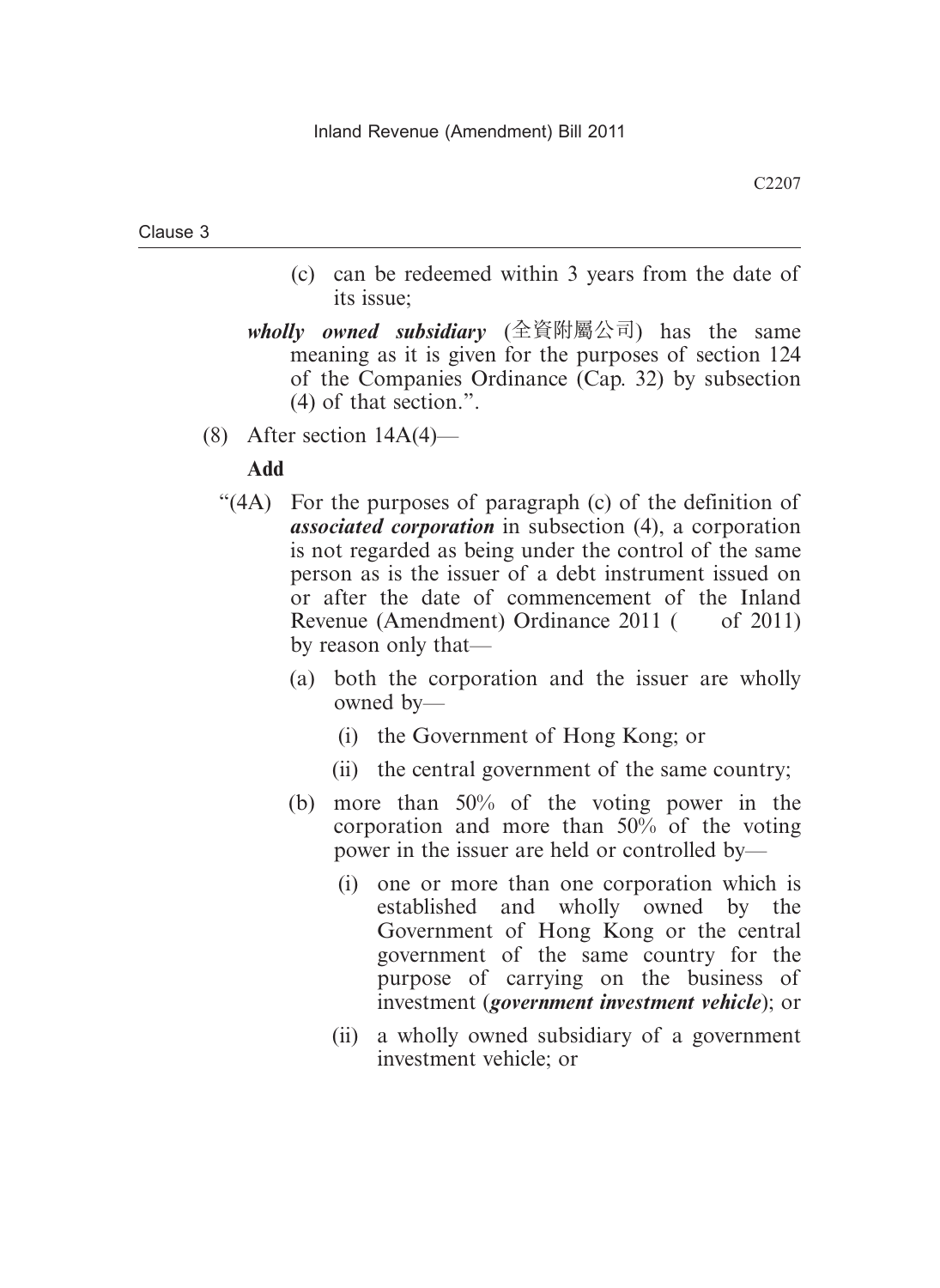(c) more than 50% of the voting power in the corporation is held or controlled by a corporation wholly owned by the Government of Hong Kong or the central government of the same country (*government enterprise*) and more than 50% of the voting power in the issuer is held or controlled by another government enterprise.".

# **4. Section 26A amended (Exclusion of certain profits from tax)**

After section 26A(1A)—

# **Add**

- "(1B) In relation to a long term debt instrument issued on or after the date of commencement of the Inland Revenue (Amendment) Ordinance 2011 ( of 2011), subsection (1) does not apply in respect of—
	- (a) any interest referred to in paragraph (h) of that subsection; or
	- (b) any gain or profit referred to in paragraph (i) of that subsection,

if, at the time the interest or gain or profit is received by or accrued to any corporation or other person, that corporation or person is an associate (as defined in section 14A(4)) of the issuer of the debt instrument.".

# **5. Section 89 amended (Transitional provisions)**

After section 89(5)—

**Add**

 "(6) Schedule 21 has effect in relation to the amendments made by the Inland Revenue (Amendment) Ordinance 2011 ( of 2011).".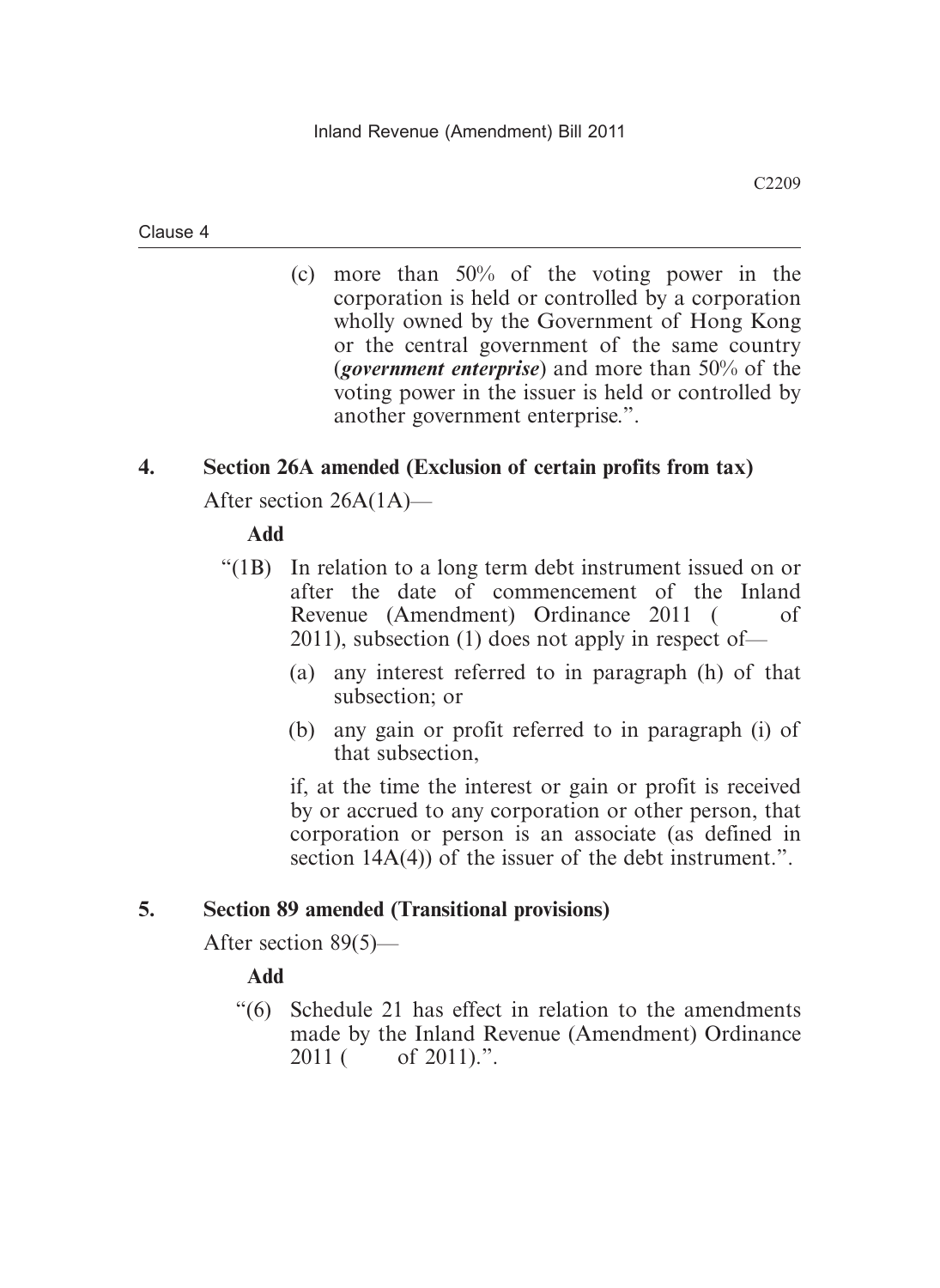# **6. Schedule 1 amended (Standard rate)** Schedule 1— **Repeal**

"[ss. 2 & 5]" **Substitute** "[ss. 2(1), 14A(1) & 19CA(4) & (5)]".

# **7. Schedule 6 amended**

Schedule 6—

# **Repeal** "[s. 26A(2) & (3)]" **Substitute**

"[ss. 14A(4) & 26A(2) & (3)]".

# **8. Schedule 8 amended (Rate of profits tax in respect of a corporation)**

Schedule 8—

**Repeal**

"[ss. 14(2) &  $63H(1A)$ ]"

# **Substitute**

"[ss. 14(2), 14A(1), 14B(1), 19CA(4) & (5) & 63H(1A)]".

# **9. Schedule 21 added**

After Schedule 20—

**Add**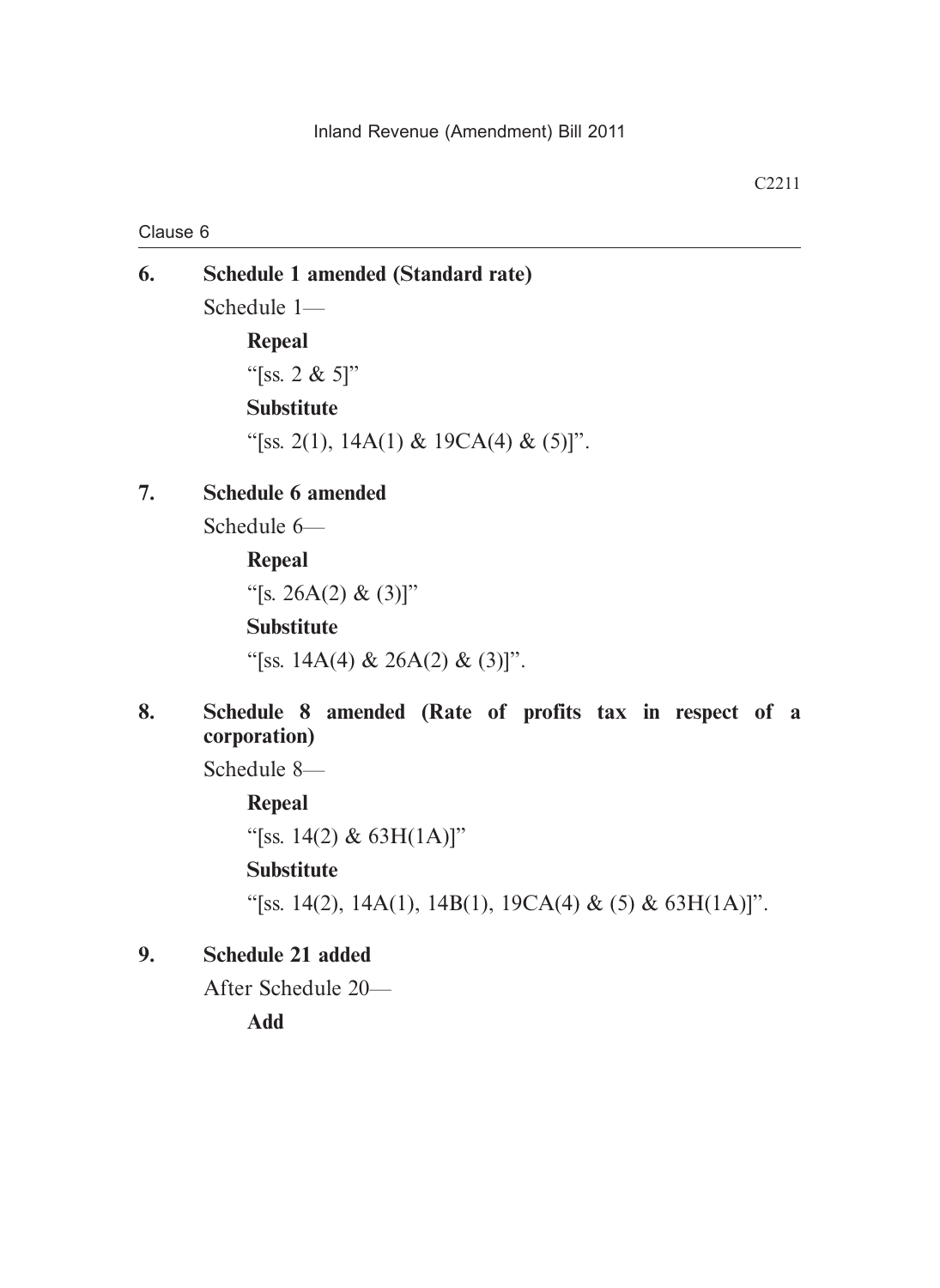# **"Schedule 21** [s. 89(6)]

C2213

# **Transitional Provisions Relating to Inland Revenue (Amendment) Ordinance 2011**

- 1. In this Schedule
	- *amending Ordinance* (《修訂條例》) means the Inland Revenue (Amendment) Ordinance 2011 ( of 2011).
- 2. Paragraph (e) of the definition of *debt instrument* in section  $14A(4)$  of this Ordinance that was in force immediately before the date of commencement of the amending Ordinance continues to have effect in relation to an instrument issued before that date as if the amending Ordinance had not been enacted.".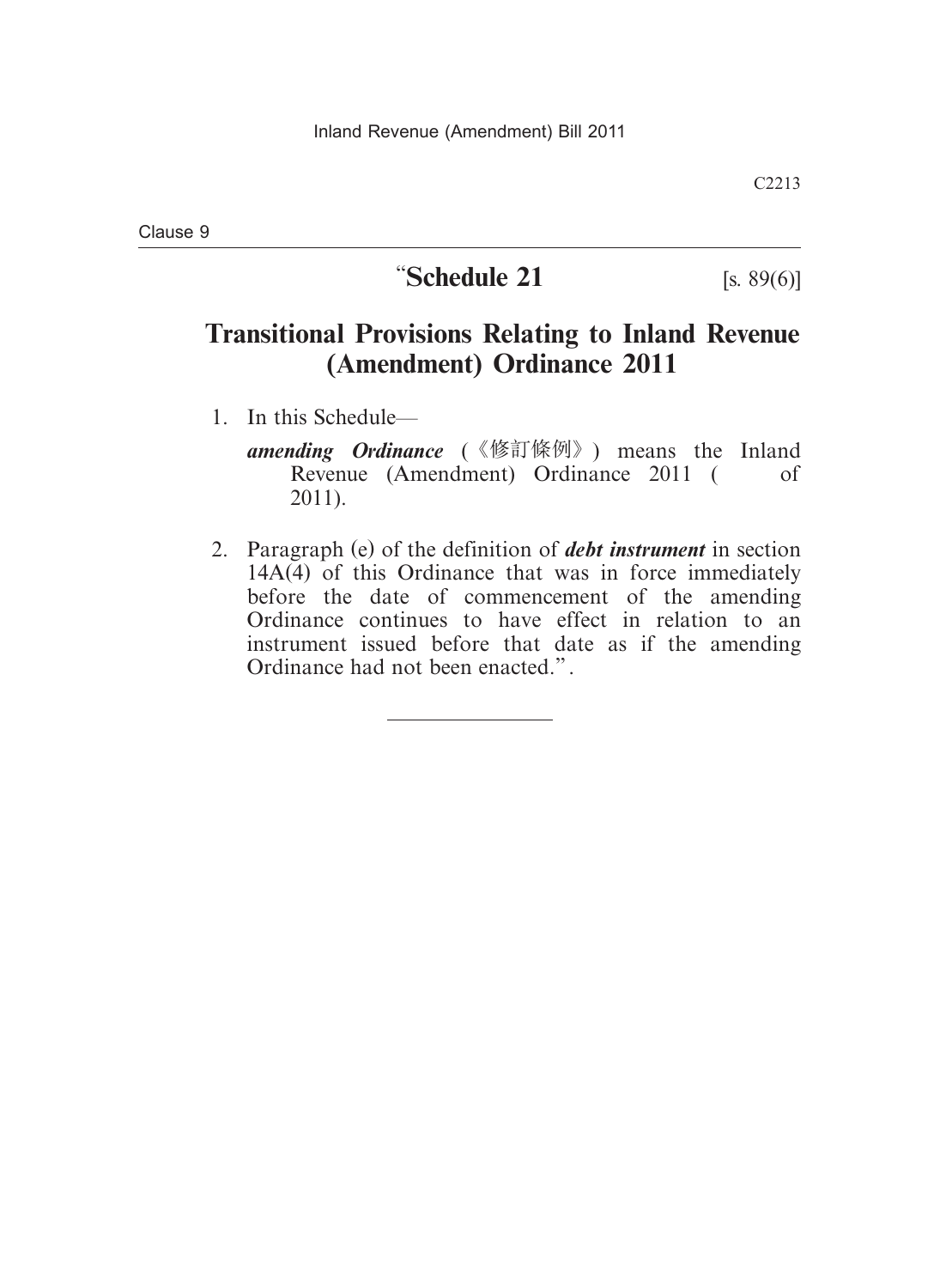# **Explanatory Memorandum**

The main object of this Bill is to amend the Inland Revenue Ordinance (Cap. 112) (*the Ordinance*) to give effect to the following proposals in the Budget introduced by the Government for the 2010–2011 financial year—

- (a) to extend the tax concession for qualifying debt instruments (which is available under section 14A of the Ordinance) to those debt instruments with an original maturity of less than 3 years; and
- (b) to amend the provision under the Ordinance which provides that debt instruments issued to the public in Hong Kong may be qualified for the tax concession.
- 2. Clause 1 provides for the short title of the Bill.
- 3. Clause 3 amends section 14A of the Ordinance—
	- (a) by adding a new definition of *short term debt instrument* so that any interest or gain or profit derived from a debt instrument with an original maturity of less than 3 years is subject to a concessionary profits tax rate at one-half of the normal rate specified in the Ordinance;
	- (b) to specify that a debt instrument has to be issued in Hong Kong, at issuance, to—
		- (i) 10 or more persons; or
		- (ii) less than 10 persons none of whom is an associate of the issuer of the debt instrument,

so that it may be qualified for the tax concession under section 14A or 26A of the Ordinance; and

 (c) to stipulate that the tax concession available under section 14A of the Ordinance does not apply if the person who obtains the interest or gain or profit in